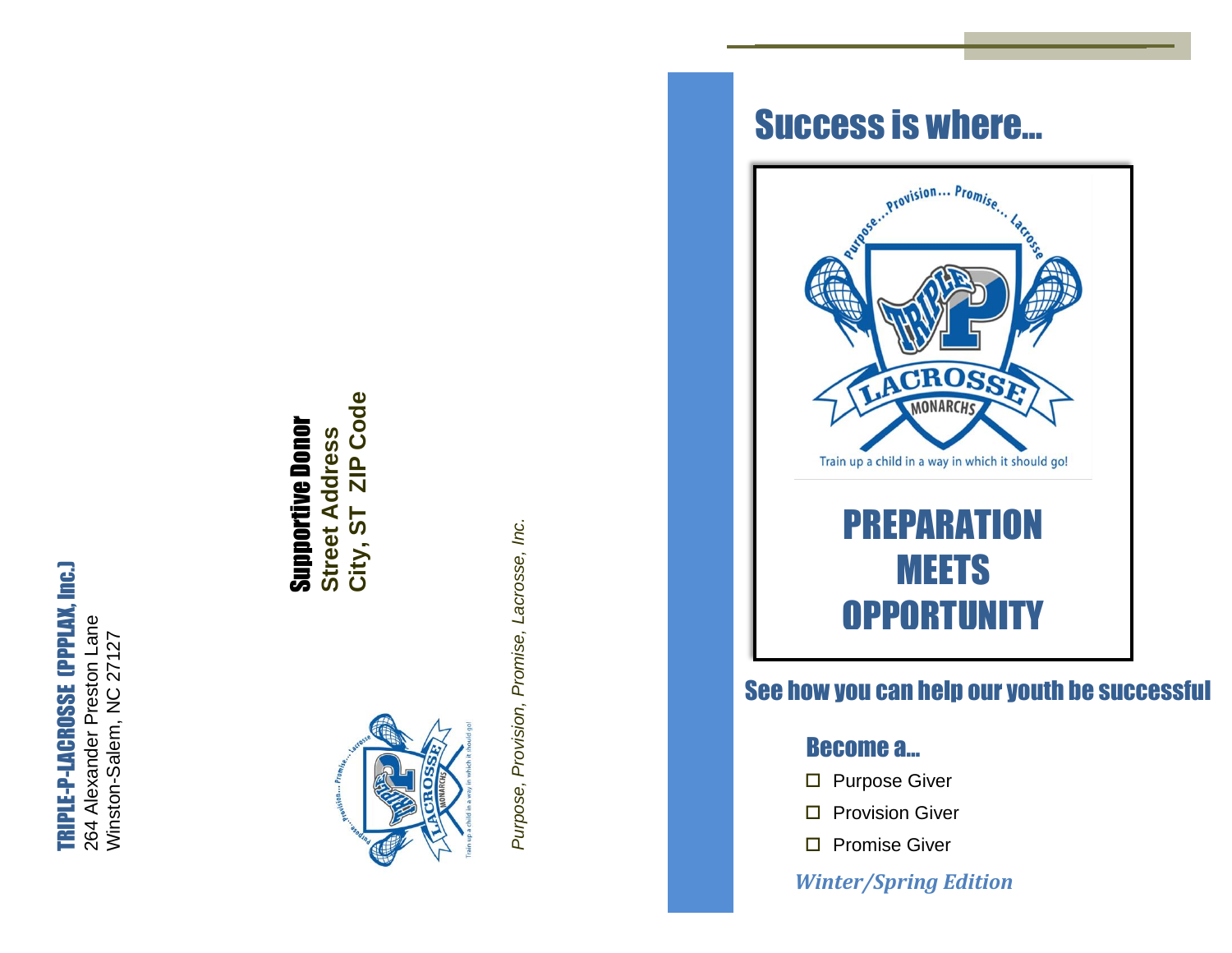

## **Mission**

The mission of PPPLax, Inc., is to promote Christian values-centered character development and to foster inclusion among youth across various racial and socio-economic backgrounds through the sport of Lacrosse.

|                   | <b>Donation Form</b>                                                                                                                                     |                    |              |           |
|-------------------|----------------------------------------------------------------------------------------------------------------------------------------------------------|--------------------|--------------|-----------|
| Item              | Directed Giving (if any)                                                                                                                                 | Qty,               | Price        | Subtotal  |
|                   |                                                                                                                                                          |                    |              |           |
|                   |                                                                                                                                                          |                    |              |           |
|                   |                                                                                                                                                          |                    |              |           |
|                   |                                                                                                                                                          |                    | Order total: |           |
|                   |                                                                                                                                                          |                    |              |           |
|                   |                                                                                                                                                          | Total:             |              |           |
| Name              |                                                                                                                                                          |                    |              |           |
| <b>Address</b>    |                                                                                                                                                          |                    |              |           |
|                   |                                                                                                                                                          |                    |              |           |
| Phone             |                                                                                                                                                          |                    |              |           |
|                   | Method of Payment:                                                                                                                                       |                    |              |           |
| $\square$ Check   |                                                                                                                                                          | □ MasterCard       |              |           |
| $\square$ Bill Me |                                                                                                                                                          | □ American Express |              |           |
| $\square$ Visa    |                                                                                                                                                          |                    |              |           |
|                   | Credit Card #                                                                                                                                            |                    |              | Exp. Date |
| Signature         |                                                                                                                                                          |                    |              |           |
|                   | <b>Triple-P-Lacrosse (PPPLAX, Inc.)</b><br><b>264 Alexander Preston Lane</b><br>Winston-Salem, NC 27127<br>Phone: (336) 608 6783 Email: PPPLax@qmail.com |                    |              |           |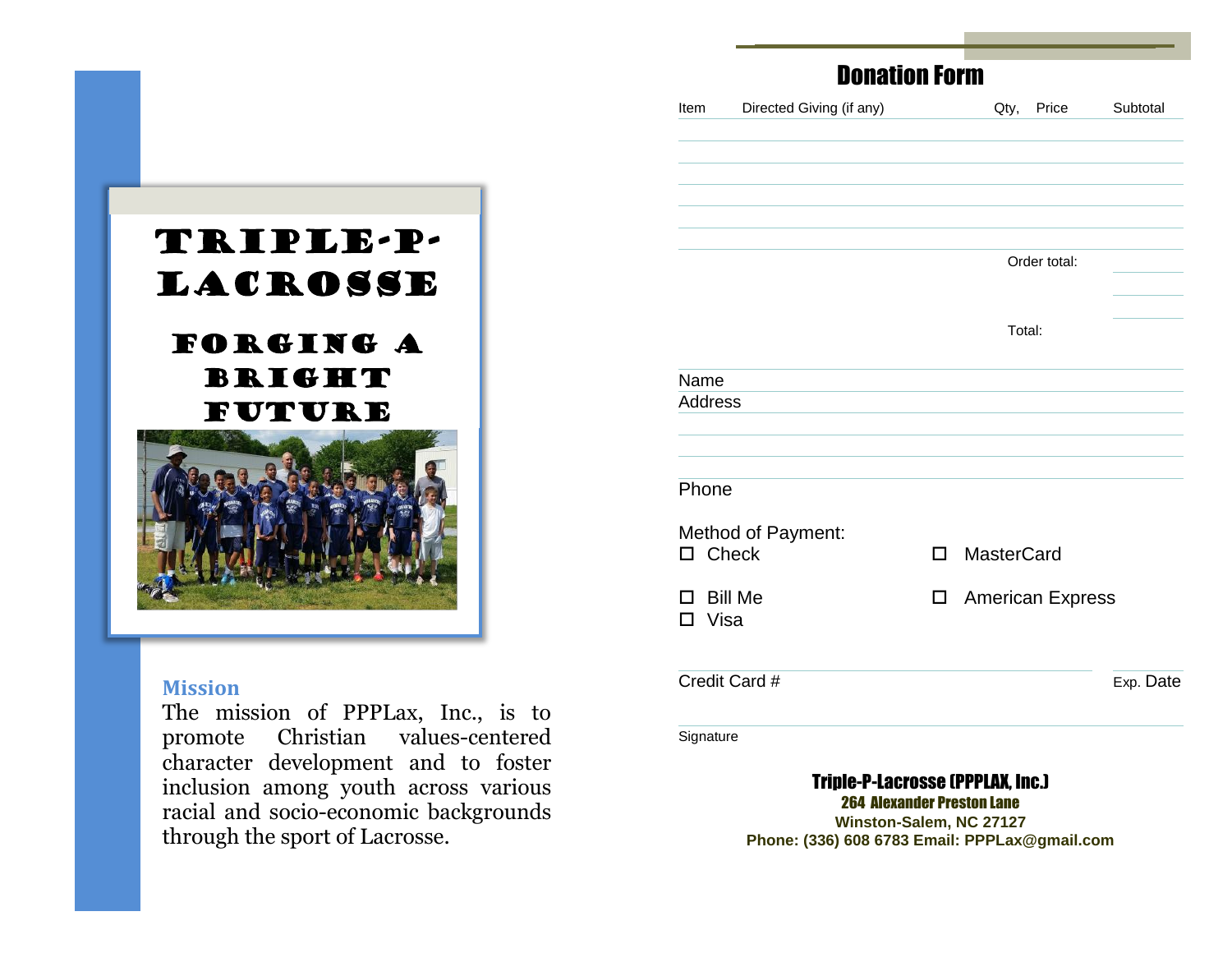# Triple-P-Lacrosse Needs

# **2020 Triple-P-Lacrosse Budget**

**Please see an outlined listing of equipment to purchase in part or bulk in support of our program.**

| <b>General Fund Donation</b>                       | \$2,080        |  |
|----------------------------------------------------|----------------|--|
| Field upkeep, Insurance, Balls, BowNet Backstops & |                |  |
| <b>Goal Crease</b>                                 |                |  |
|                                                    |                |  |
| New Player Starter Kit (\$185x10)                  | \$1,850        |  |
| Helmet, Stick, Gloves, Shoulder & Arm Pads         |                |  |
|                                                    |                |  |
| <b>Warrior Gloves (\$32x48)</b>                    | \$1,536        |  |
|                                                    |                |  |
| Lacrosse Stick Mesh (48x\$29)                      | \$1,392        |  |
|                                                    | \$2,496        |  |
| Lacrosse Sticks (Boys' & Girls') \$52x48           |                |  |
| Lacrosse Goals (\$200x2)                           | \$400          |  |
|                                                    |                |  |
| Goalie Pads (\$34x4)                               | \$138          |  |
|                                                    |                |  |
| Cleats $($84x24)$                                  | <u>\$2,016</u> |  |
|                                                    |                |  |
| 2019-2020 Grand Total Expenses                     | \$11,908       |  |

# Who We Are

### **Objective**

PPPLax, Inc., is an organization that seeks to provide Lacrosse skill training and life lesson mentoring for urban elementary, middle and high school youth in the Winston-Salem, Forsyth County area.

## **Services**

PPPLax, Inc., goal is to provide a positive, supportive and competitive environment for atrisk youth to develop and grow personally through the game of Lacrosse. The program specifically seeks to foster the development of highly competent individuals who will make significant future contributions to their communities and society at large. Additionally, PPPLax, Inc., will nurture a sense of life purpose through the core values of Inclusion, good character, Integrity and Perseverance in order to build up youth characterized by personal strength, enhanced intellect, wellrounded interpersonal skills, and hope-filled outlooks.